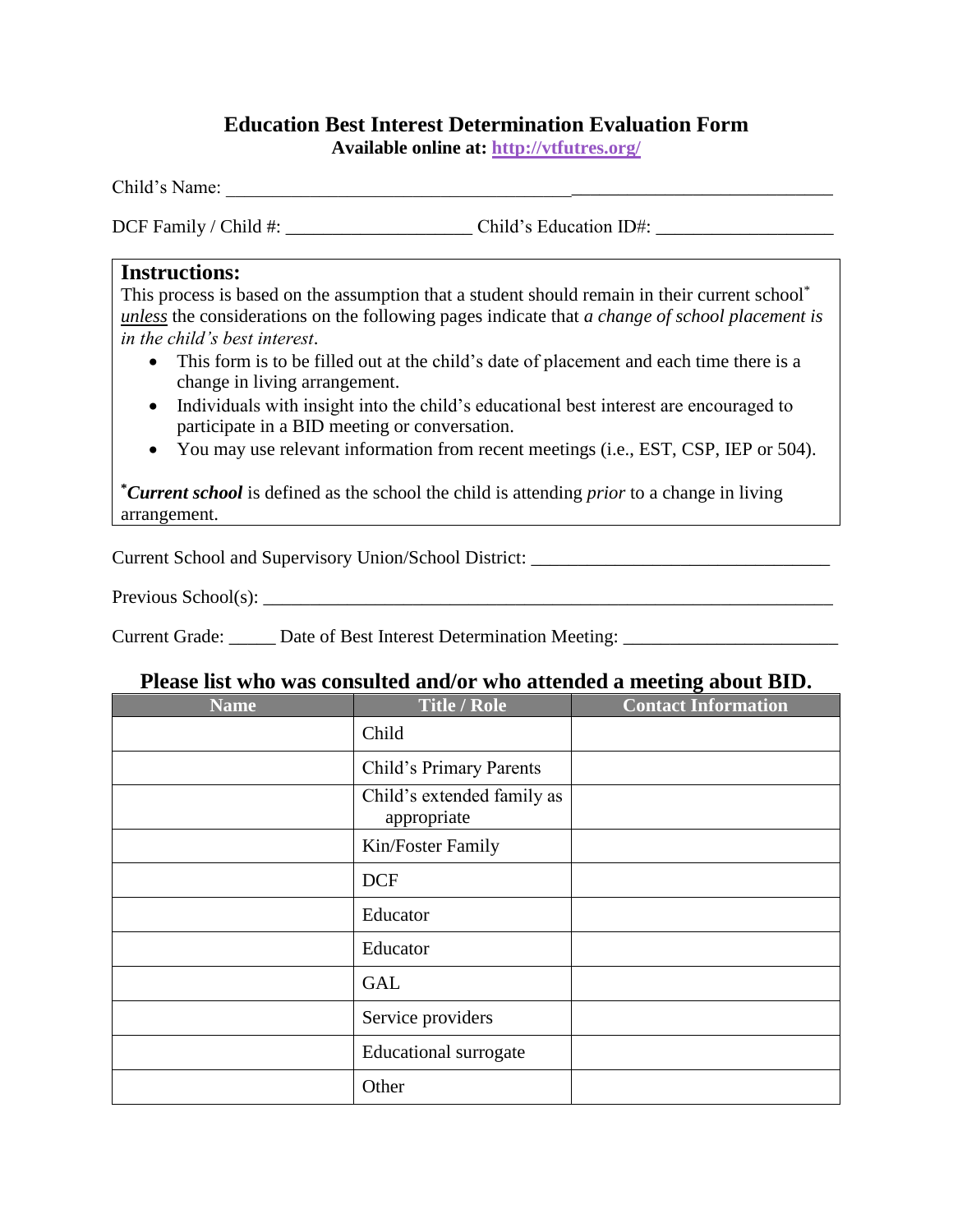# **Documentation and Records**

Which of these were used for BID? *Check all that apply and include in chart:* 

- Report cards
- $\Box$  Progress reports
- $\Box$  Achievement data (test scores)
- $\overline{\Box}$  Attendance data
- IEP
- $\overline{\Box}$  504 Plan
- Coordinated Services Plan (or Act 264 Plan)
- Emails or correspondence from individuals consulted
- Other: \_\_\_\_\_\_\_\_\_\_\_\_\_\_\_\_\_\_\_\_\_\_\_\_\_\_\_\_\_\_\_\_\_\_\_\_\_\_\_\_\_\_\_\_\_\_\_\_\_\_\_\_\_\_\_\_\_\_\_\_\_\_\_

| <b>Considerations</b>                                                                                               | Yes | N <sub>o</sub> |
|---------------------------------------------------------------------------------------------------------------------|-----|----------------|
| 1. The child believes that remaining in their current school is in their best                                       |     |                |
| interest.                                                                                                           |     |                |
| Consider social interactions, bullying, privacy issues, academics, extracurricular<br>activities.                   |     |                |
| Key factors in decision:                                                                                            |     |                |
|                                                                                                                     |     |                |
|                                                                                                                     |     |                |
| The parents/prior custodians believe that remaining in the current school is in<br>2.<br>the child's best interest. |     |                |
| Key factors in decision:                                                                                            |     |                |
|                                                                                                                     |     |                |
|                                                                                                                     |     |                |
| The distance to their current school will be appropriate for a daily commute.<br>3.                                 |     |                |
| Key factors in decision:                                                                                            |     |                |
|                                                                                                                     |     |                |
| The child has attended the current school for a long time or is attached to the<br>4.                               |     |                |
| school.                                                                                                             |     |                |
| Consider incudes the child's ties to his or her current school, including                                           |     |                |
| significant relationships and involvement in extracurricular activities.<br>Key factors in decision:                |     |                |
|                                                                                                                     |     |                |
|                                                                                                                     |     |                |
| 5. Safety considerations favor remaining in the current school.                                                     |     |                |
| Key factors in decision:                                                                                            |     |                |
|                                                                                                                     |     |                |
|                                                                                                                     |     |                |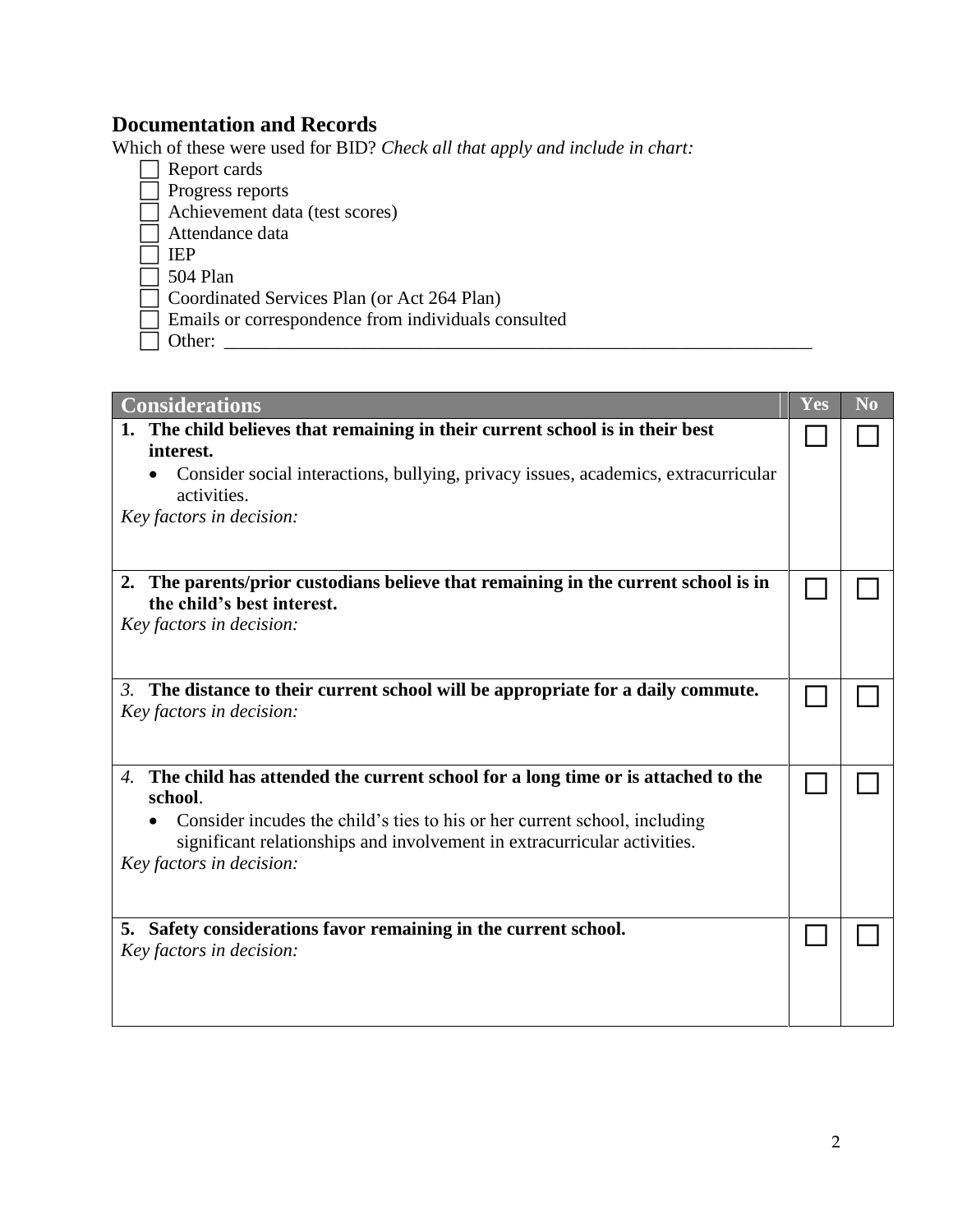| <b>Considerations</b>                                                                                                                                                                                                                                                                                                                                                                                                                                                                                   | Yes | N <sub>o</sub> |
|---------------------------------------------------------------------------------------------------------------------------------------------------------------------------------------------------------------------------------------------------------------------------------------------------------------------------------------------------------------------------------------------------------------------------------------------------------------------------------------------------------|-----|----------------|
| 6. Remaining in the same school will positively impact the child's social,<br>emotional, and/or behavioral well-being.<br>The effects of trauma on learning including attention, concentration, mood,<br>interpersonal trust, and communication. A child who has experienced trauma<br>can benefit immensely from remaining in their same classroom and school, even<br>when they move to a new home or a new part of town.<br>Where do the child's siblings attend school?<br>Key factors in decision: |     |                |
| 7. Remaining in the same school will positively impact the child's academics.<br>Consider how the child is performing academically in the current school and the<br>child's academic/career goals. Also, students on average lose 6 months of<br>academic progress for each school change.<br>Key factors in decision:                                                                                                                                                                                  |     |                |
| 8. The child's permanency goal, plan and expected date for achieving the<br>permanency (reunification, guardianship, or adoption) support remaining in<br>their current school placement.<br>DCF is required to place a child with a relative when appropriate. This factor<br>may override a child remaining in their current school.<br>The initial permanency goal for most children is to be reunited with their<br>primary parents.<br>Key factors in decision:                                    |     |                |

### **Best Interest Determination Summary**

Please summarize the key factors influencing the decision of the team below: